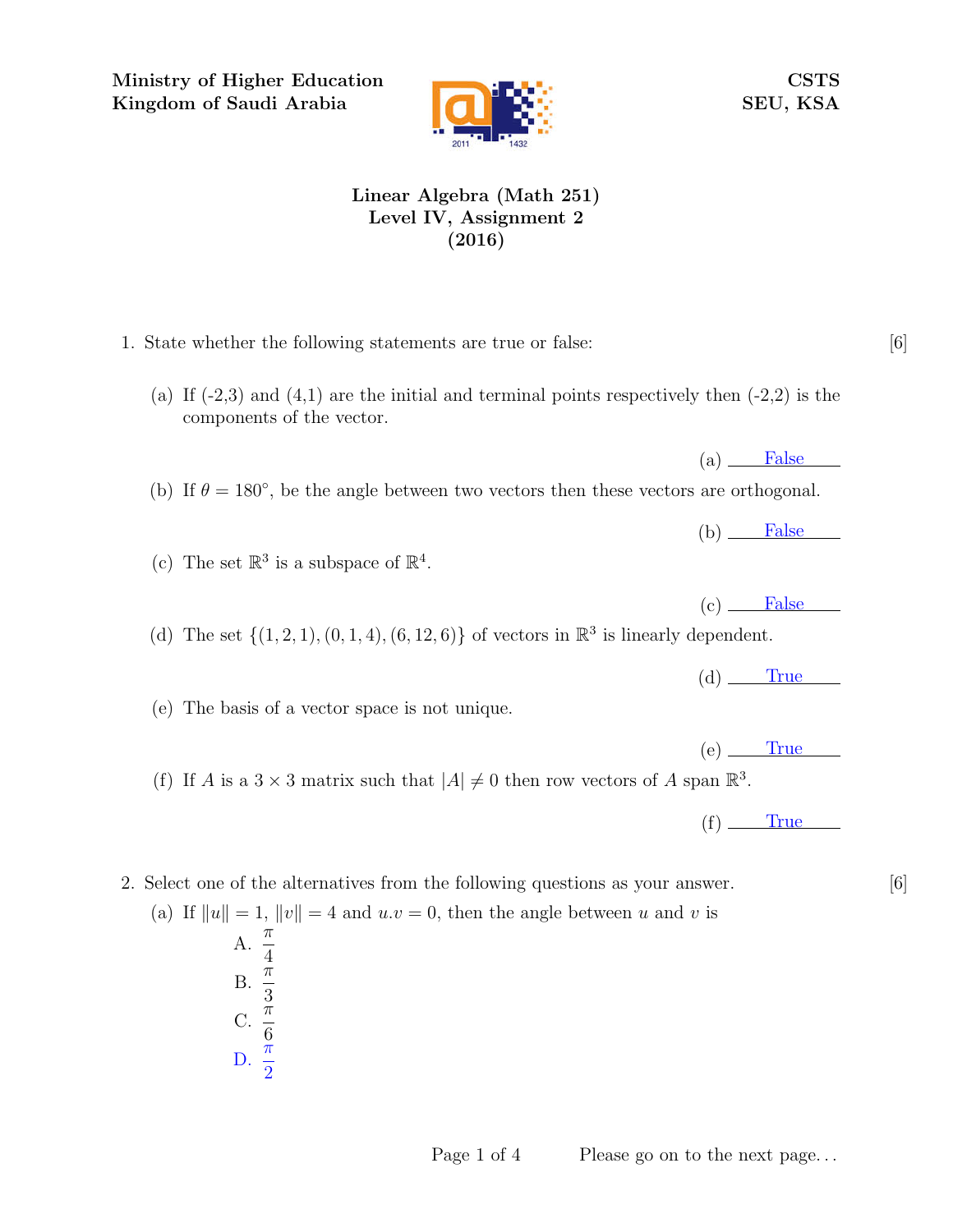- (b) If  $u = (3, 1, 4, -6)$  and  $v = (-3, -1, -4, 6)$  then the distance between u and v is A. 0
	- B. 15
	- $C. \sqrt{248}$
	- D. None of the above
- (c) Which of the following set of vectors in  $\mathbb{R}^3$  is linearly independent?
	- A.  $\{(1, 2, -4), (-8, 14, 6), (3, 4, -9), (1, 0, 0)\}$
	- B.  $\{(1, 2, 5), (2, 5, 1), (1, 5, 2)\}\$
	- C.  $\{(1, 2, 3), (0, 0, 0), (3, 2, 1)\}\$
	- D.  $\{(3, 2, -4), (24, 16, -32)\}\$
- (d) The dimension of the vector space of  $3\times 3$  matrices of real numbers under the usual addition and scalar multiplication of matrices is
	- A. infinite
	- B. 9 C. 6
	- D. 27
- (e) For which value of a and b the vector  $w = (1, -3, 4)$  is a linear combination of  $u = (2, 4, 0)$  and  $v = (1, 4, -2)$  *i.e.*  $w = au + bv$ ?
	- A.  $a = 1, b = -2$ B.  $a = -3, b = -2$ C.  $a = -1, b = -2$ D. None of the above
- (f) If the rank of a  $4 \times 4$  matrix is equal to 3, then
	- A. the matrix is invertible.
	- B. the dimension of the null space is 4.
	- C. the dimension of the null space is 3.
	- D. the dimension of the row space is 3.
- 3. Find a vector that is orthogonal to both  $u = (2, -3, 1)$  and  $v = (0, 5, 7)$  using cross [3] product.

**Solution:** We know that the vector  $u \times v$  is a vector that is orthogonal to both u and v. Therefore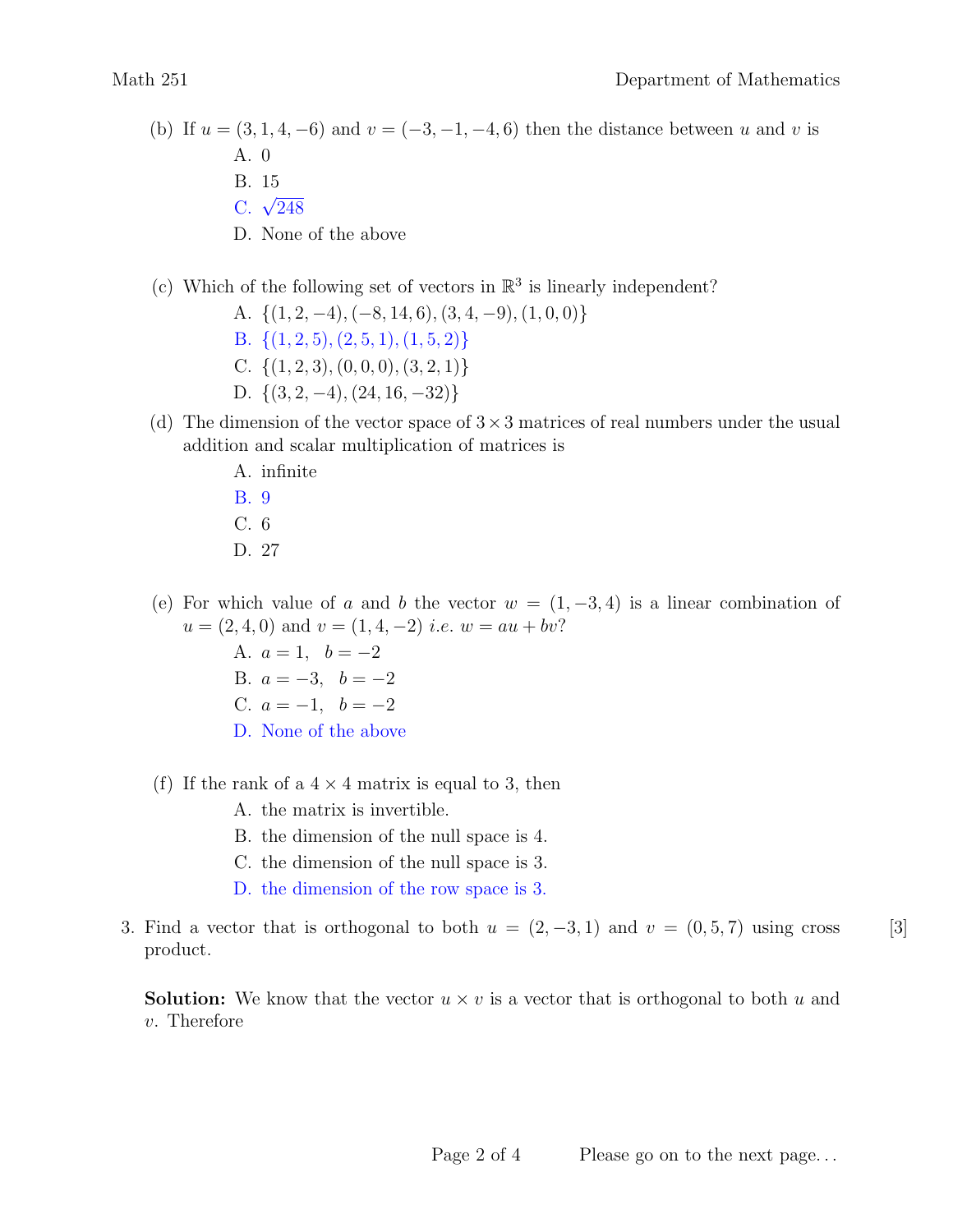$$
u \times v = \begin{vmatrix} i & j & k \\ 2 & -3 & 1 \\ 0 & 5 & 7 \end{vmatrix} = -26i - 14j + 10k
$$

Hence  $(-26,-14,10)$  is the required vector.

4. If  $u = (1, -2, 2), v = (-3, 0, 4)$  and  $w = (6, -3, -2)$ , then find  $4||u|| - ||v|| + ||2w||$ . [3]

Solution: Given that

$$
u = (1, -2, 2) \Rightarrow ||u|| = 3
$$
  
\n
$$
v = (-3, 0, 4) \Rightarrow ||v|| = 5
$$
  
\n
$$
w = (6, -3, -2) \Rightarrow 2w = (12, -6, -4) \Rightarrow ||2w|| = 14
$$
  
\nTherefore  $4||u|| - ||v|| + ||2w|| = 12 - 5 + 14 = 21$ .

5. Show that the set of vectors  $\{(1, 2, 3), (2, 3, 1), (3, 2, 1)\}$ , in  $\mathbb{R}^3$ , is linearly independent. [3]

**Solution:** We know that the homogeneous system  $AX = 0$  have trivial solution if and only if  $|A| \neq 0$ . In view of this result, if we make the matrix of coefficient of the given vectors and find its determinant. If it is nonzero then we are done. Hence consider the matrix

$$
A = \begin{bmatrix} 1 & 2 & 3 \\ 2 & 3 & 1 \\ 3 & 1 & 2 \end{bmatrix}
$$
. Its determinant is  $|A| = -12 \neq 0$ .

Therefore the set of vectors  $\{(1,2,3), (2,3,1), (3,2,1)\}$ , in  $\mathbb{R}^3$ , is linearly independent.

6. Find the coordinate vector of  $w = (7, 5)$  relative to the basis  $\{u_1 = (2, -4), u_2 = (3, 8)\}$  [3] for  $\mathbb{R}^2$ .

Solution: We know that each vector of a vector space can be written as the linear combination of the elements of basis. Therefore

$$
w = c_1 u_1 + c_2 u_2
$$
  
(7, 5) = c<sub>1</sub>(2, -4) + c<sub>2</sub>(3, 8)  
(7, 5) = (2c<sub>1</sub> + 3c<sub>2</sub>, -4c<sub>1</sub> + 8c<sub>2</sub>), which gives  
2c<sub>1</sub> + 3c<sub>2</sub> = 7  
-4c<sub>1</sub> + 8c<sub>2</sub> = 5